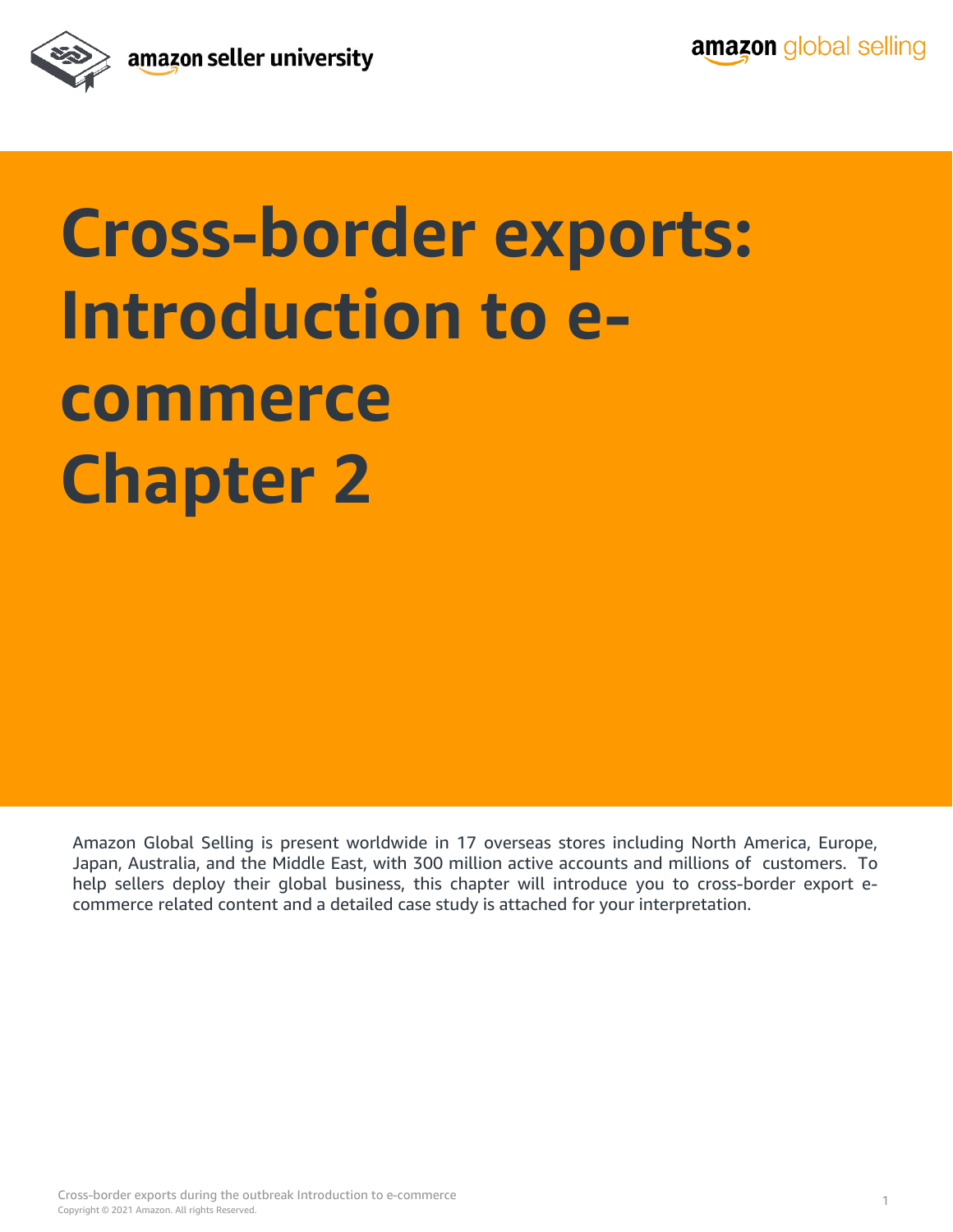# **2. Why cross-border export e-commerce?**

Why cross-border export e-commerce? In 2020, the sudden outbreak of the COVID-19 pandemic promoted the acceleration of e-commerce in global consumer retail. We will introduce national policy support and the preferences of different foreign consumers in the following chapters.

| 2.2 Appendix: Explanation of terms in this chapter |  |
|----------------------------------------------------|--|

There are four chapters in this course. If you wish to learn about other chapters, please look for them under [Related Topics.](#page-9-0)

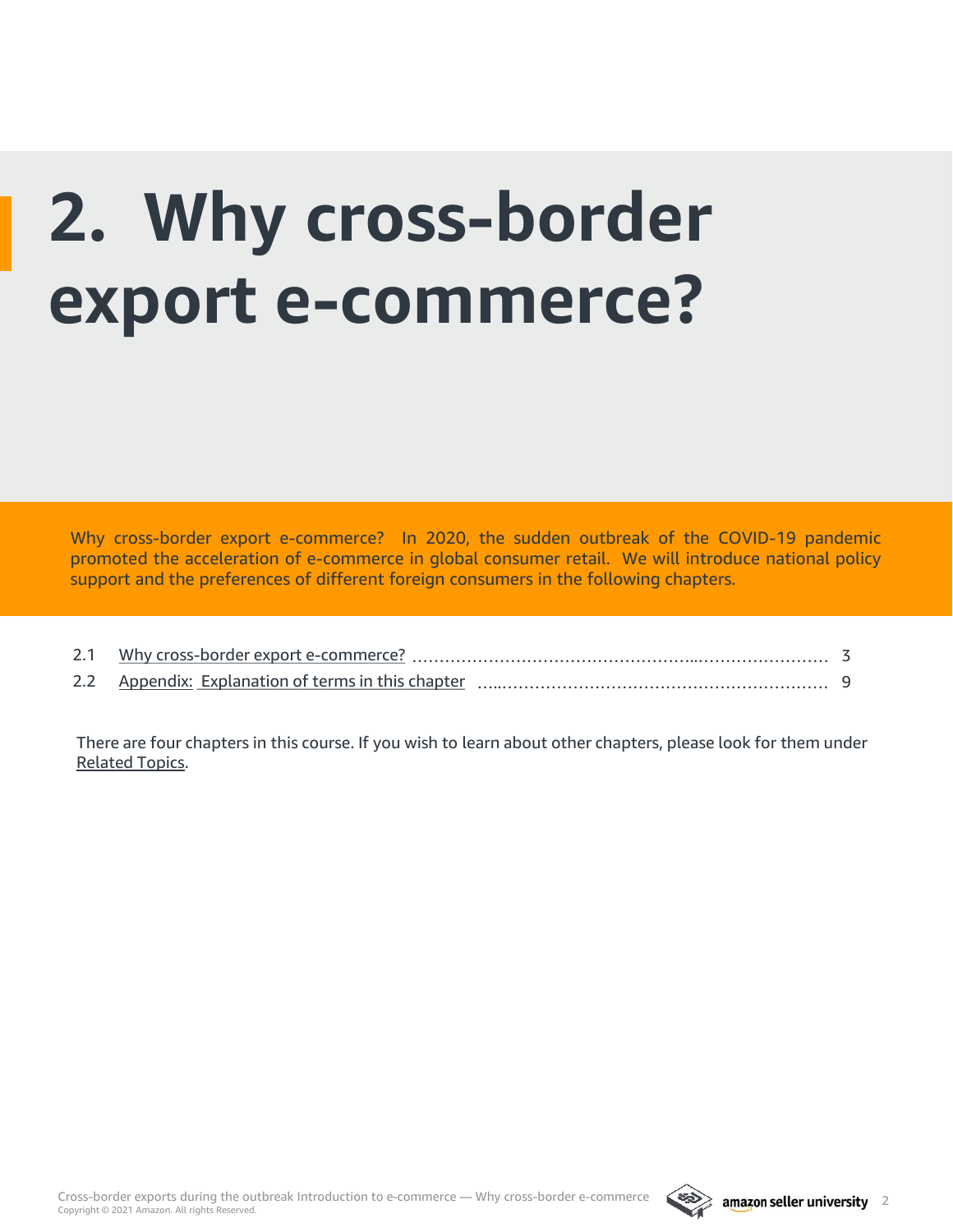# <span id="page-2-0"></span>**2.1 Why cross-border export e-commerce?**

# Introduction:

In 2020, the sudden outbreak of the COVID-19 pandemic promoted the acceleration of e-commerce in global shopping.

Online shopping will become the new normal of overseas consumption and this will provide the crossborder export e-commerce industry a huge increase in space. For example, in North America, e-commerce orders have increased by 129% year-on-year as of April 21, 2020. Nearly half (43.2%) of the respondents said they would do more online shopping. From age groups, it can be seen that 48.4% of millennials mentioned that they will continue to shop online while more than 35.8% of the "traditional" population (ages 55-74) also mentioned that they will participate in online shopping<sup>1</sup>.

The pandemic has accelerated the transition of consumer behavior from offline to online.



During the pandemic, 32% of global consumers mentioned that they switched from offline to online shopping



If the pandemic continues, 43% of global consumers say they plan to do more of their shopping online

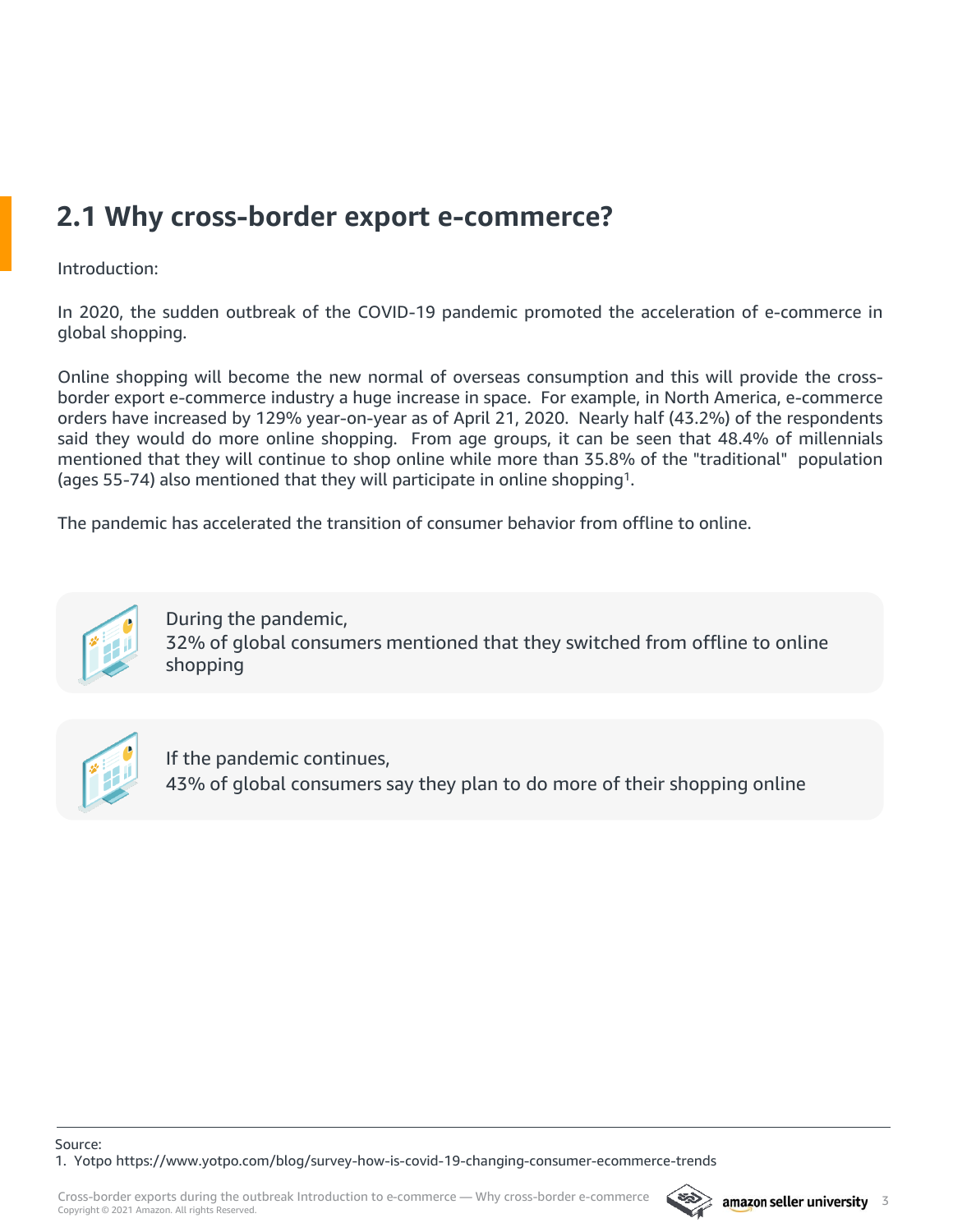In addition, companies also urgently need to find new space to grow as competition intensifies in Singapore's domestic market. As the next-generation mainstream trade form, cross-border export ecommerce can help companies enter the global e-commerce market quickly, including: Consumer markets in developed countries have huge space while reserved market profits in developing countries are also higher, which are classic blue ocean markets.

With the gradual maturation of the cross-border export e-commerce industry chain, the difficulty and threshold for conducting cross-border export e-commerce have gradually decreased.

- On the one hand, the maturation of the industrial chain is reflected in the increasingly abundant and intelligent supporting services in cross-border export e-commerce websites. At present, cross-border export e-commerce logistics services have a global reach. Foreign warehouses and local fulfillment also have professional service providers.
- On the other hand, the professional specialization of cross-border export e-commerce ecology is becoming more and more mature. Professional service companies are present at various aspects in the foreign trade chain.

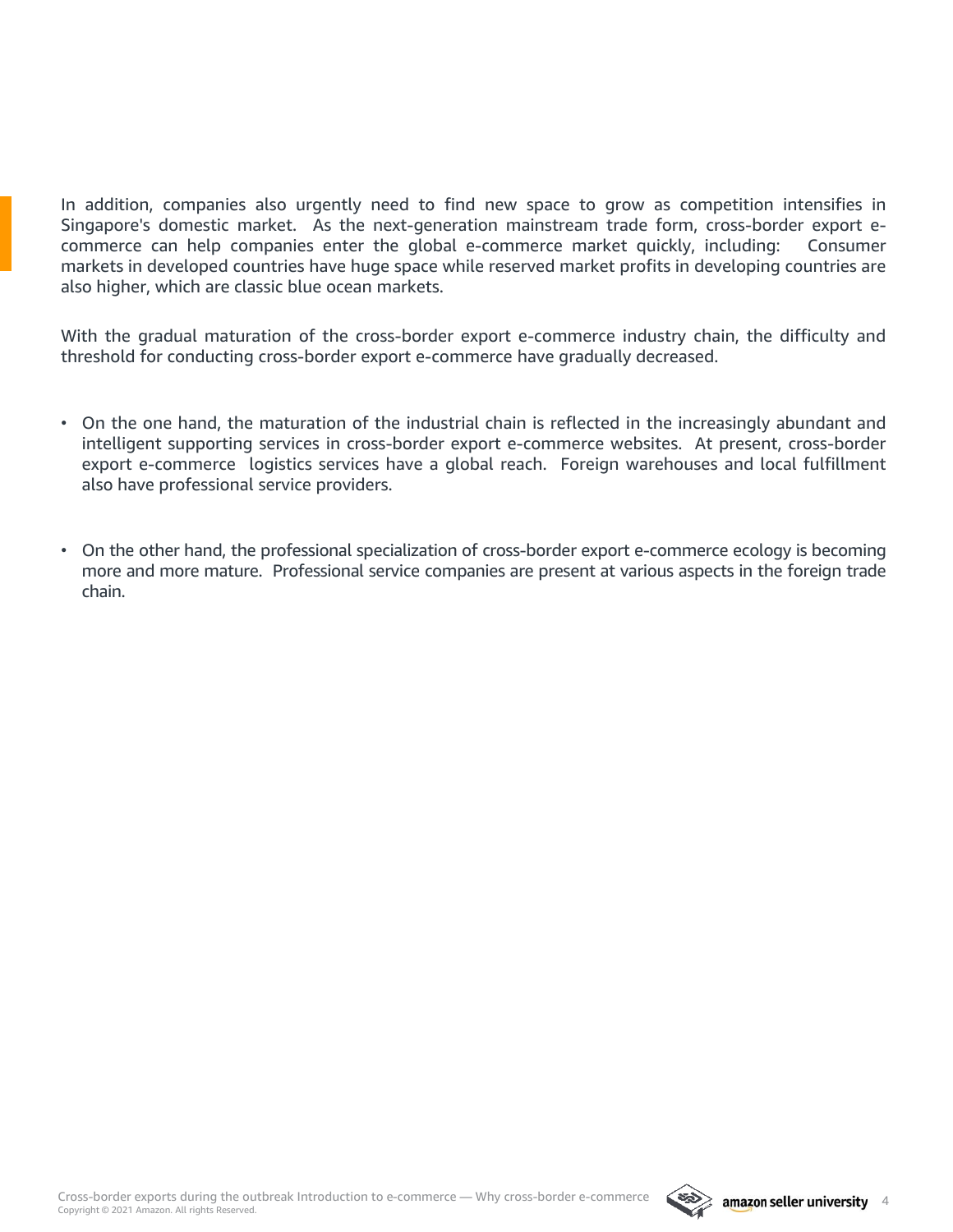## Therefore:

# **1. The prospect of cross-border export e-commerce is great**

The e-commerce market in Singapore is currently one of the fastest-growing and most promising markets in Asia, and the main e-commerce market in Southeast Asia. It is in a leading position in technological development and digitization. According to data from 2019, 60% of the total sales in the e-commerce market came from cross-border orders. 1

The e-commerce industry is expected to contribute a total of US\$6.8 billion in 2025, an increase of 22% over 2015. This means that there will be enough room for the growth of the e-commerce industry in Singapore in the next five years, and the ecosystem welcomes new players.<sup>2</sup>



The domestic market is small and the economy is highly export-oriented in Singapore. The government has been actively participating in and promoting the process of global trade liberalization, supporting cross-border e-commerce and taking various measures to help businesses formulate e-commerce strategies at home and abroad as well as increase sales and productivity. More and more businesses use Singapore as a base to reach overseas customers in neighboring countries.

Before the outbreak of the COVID-19 crisis, the outlook for the retail industry in Singapore was bleak. In January 2020, the retail sales of Singapore fell by 5.3% year-on-year.<sup>3</sup> It was the 12th consecutive month of decline. In the course of the COVID-19 pandemic, many Singaporean retailers have been adversely affected. The Singapore government agency "Singapore Business" has launched an e-commerce booster package to help local business complete the online business of cross-border export e-commerce.

Source:

- 2. Data source: Companies
- 3. Data source: IE Singapore



<sup>1.</sup> Data source: Forrester Research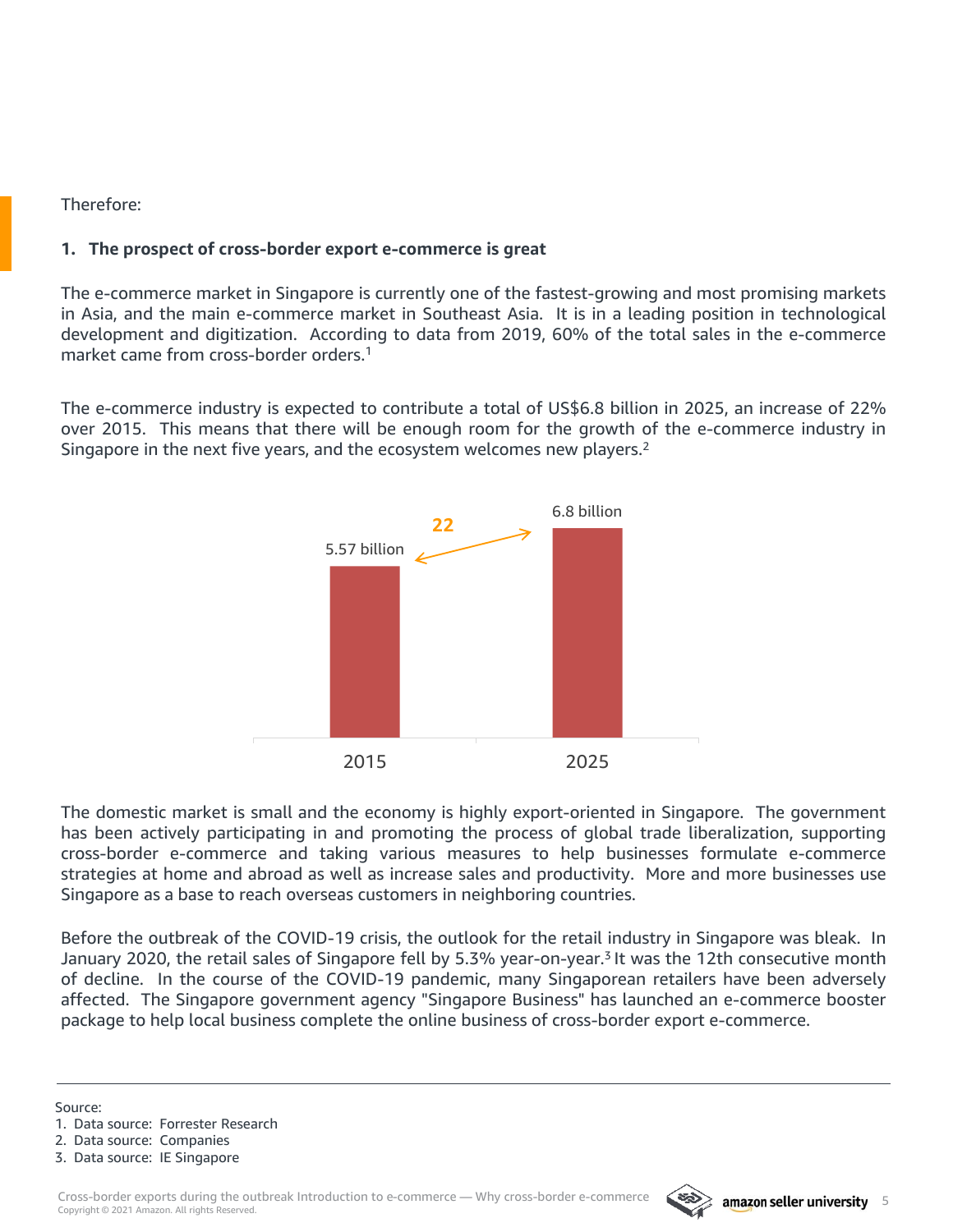# **2. Singapore maintains a long-term trade surplus**

From 2009-2019, Singapore continued to maintain a trade surplus. Specifically, the top five sources of Singapore's trade surplus are China Hong Kong, Indonesia, Vietnam, Thailand, and the Netherlands respectively.



In 2019, total exports were \$ 390.42 billion (down by 5.2%); total imports were \$ 359.06 billion (down by 3.1%). The trade surplus was \$31.36 billion (down by 24.0%). Among them are China Hong Kong (\$40.89 billion), Indonesia (\$11.76 billion), Vietnam (\$9.32 billion), Thailand (\$7.70 billion) and the Netherlands (\$5.47 billion) <sup>1</sup>

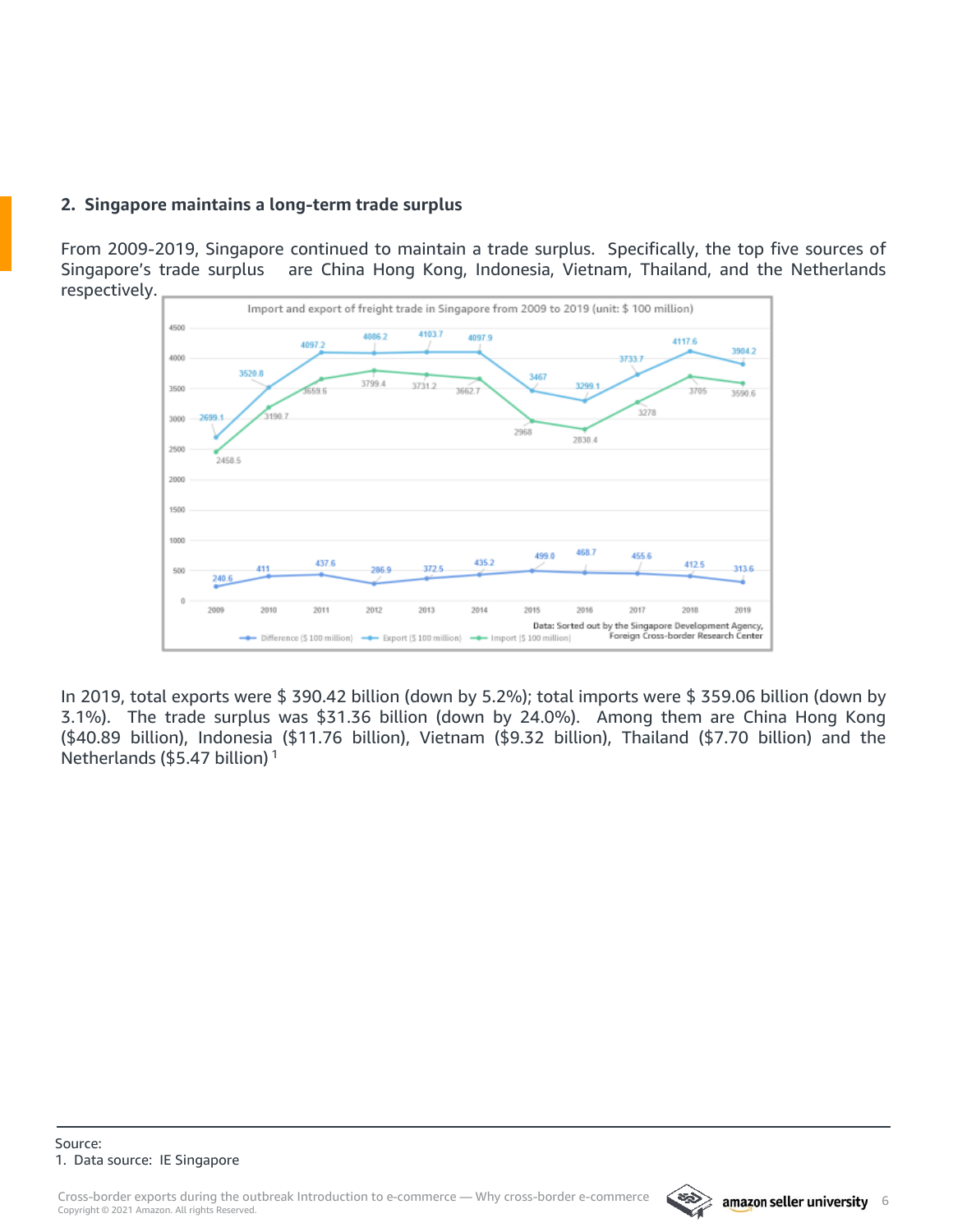### **China is the largest export country for Singapore**

China, China Hong Kong, Malaysia, Indonesia and the United States are top five export regions for Singapore. Among the top 15 countries in Singapore's export, only export to South Korea has decreased, while export to Saudi Arabia, the Philippines and the United Kingdom has increased by more than 35%. <sup>1</sup>







#### Source: 1. Data source: Data and Outlook of Global Trade from World Trade Organization

Copyright © 2021 Amazon. All rights Reserved. Cross-border exports during the outbreak Introduction to e-commerce — Why cross-border e-commerce and amazon seller university 7

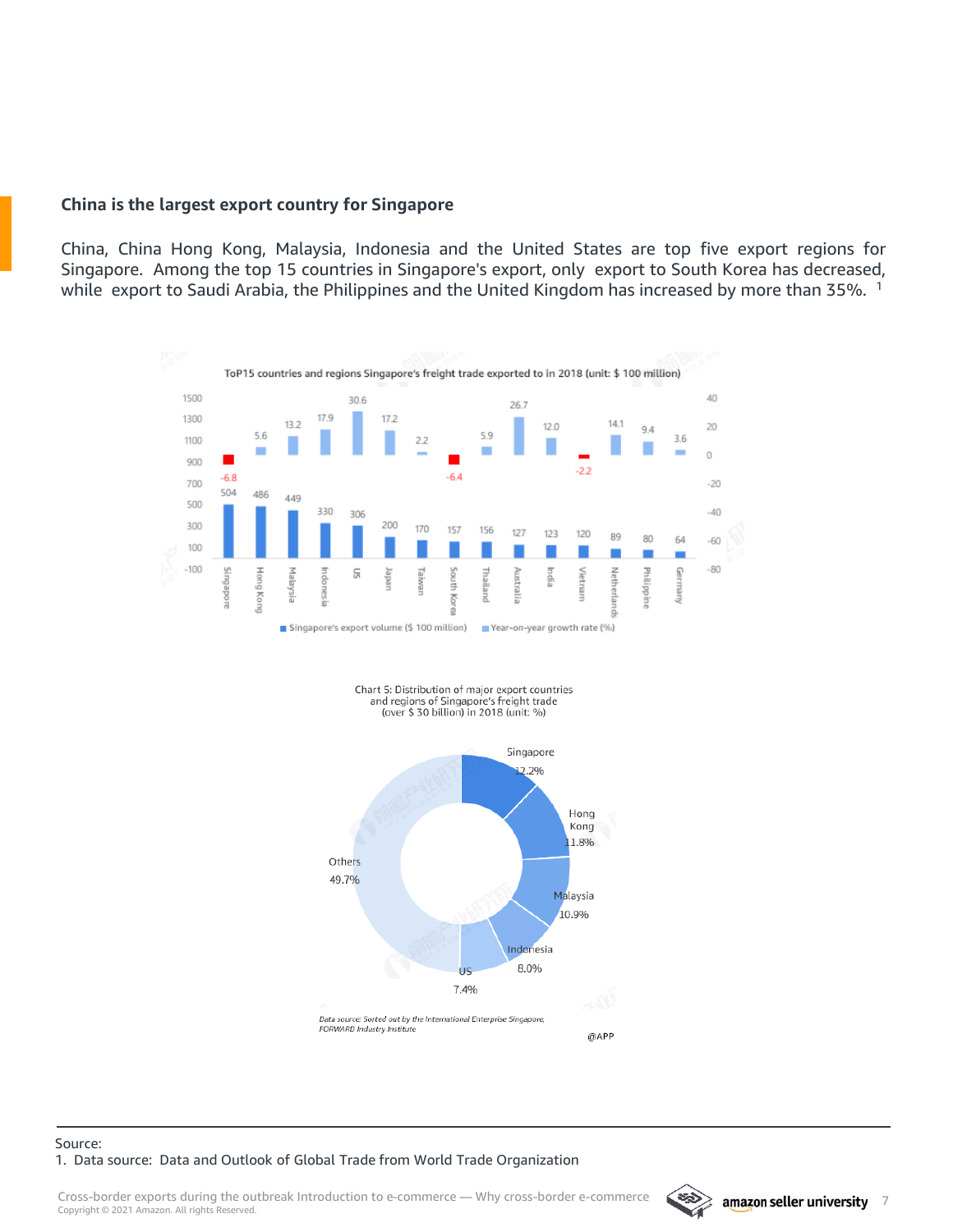In terms of global export, mechanical and electrical products, mineral products and chemical products are main export products for Singapore. In 2018, total exports were \$187.47 billion, \$54.15 billion and US\$43.63 billion, accounting for 45.5%, 13.2% and 10.6% of total exports of Singapore.<sup>1</sup> It is worth mentioning that although oil reserves in Singapore are relatively poor, it is the world's third largest oil refining center and one of the world's oil trading centers. Therefore, Singapore has a mature industrial system in which imported crude oil is smelted and processed before being exported to refined oil. It becomes one of the world's largest oil exporters.

From the perspective of the country/region composition of the five major categories of export products, China is the only common coverage area among the top five countries and regions.

Country / region structure of Singapore's five categories of export products in 2018 (unit: \$ 1 million %)

| commy program subcome or singupore's nee cacegoires or export produces in Long (annu y i micron) vol |                                              |            |                             |        |            |                                                                                          |        |            |  |  |  |
|------------------------------------------------------------------------------------------------------|----------------------------------------------|------------|-----------------------------|--------|------------|------------------------------------------------------------------------------------------|--------|------------|--|--|--|
|                                                                                                      | HSB4-85: Mechanical and electrical products  |            | HS25-27: Minerals           |        |            | HS28-38: Chemical products                                                               |        |            |  |  |  |
| <b>Countries and regions</b>                                                                         | Amount                                       | Proportion | Countries and regions       | Amount | Proportion | Countries and regions                                                                    | Amount | Proportion |  |  |  |
| Hong Kong                                                                                            | 35914                                        | 19.2       | Malaysia                    | 13264  | 24.5       | Singapore                                                                                | 7273   | 16.7       |  |  |  |
| Singapore                                                                                            | 21761                                        | 11.6       | Indonesia                   | 10310  | 19         | Belgium                                                                                  | 3801   | 8.7        |  |  |  |
| Malaysia                                                                                             | 19921                                        | 10.6       | Australia                   | 5881   | 10.9       | South Korea                                                                              | 3023   | 6.9        |  |  |  |
| US.                                                                                                  | 17395                                        | 9.3        | Singapore                   | 4681   | 8.7        | Japan                                                                                    | 2872   | 6.6        |  |  |  |
| Taiwan                                                                                               | 12064                                        | 6.4        | Hong Kong                   | 2869   | 5.3        | Indonesia                                                                                | 2810   | 6.4        |  |  |  |
|                                                                                                      | H\$90-92: Optics, watches, medical equipment |            | HS39-40:<br>Plastic, rubber |        |            |                                                                                          |        |            |  |  |  |
| Countries and regions                                                                                | Amount                                       | Proportion | Countries and regions       | Amount | Proportion | Top five export countries and<br>regions among the five categories                       |        |            |  |  |  |
| US                                                                                                   | 3665                                         | 17.5       | Singapore                   | 6220   | 34.5       | of products                                                                              |        |            |  |  |  |
| Singapore                                                                                            | 2891                                         | 13.8       | Indonesia                   | 1886   | 10.5       | Overlay: Singapore<br>Singapore is the third largest oil<br>refining center in the world |        |            |  |  |  |
| Japan                                                                                                | 1783                                         | 8.5        | Malaysia                    | 1804   | 10         |                                                                                          |        |            |  |  |  |
| Malaysia                                                                                             | 1472                                         | 7          | India                       | 1289   | 72         |                                                                                          |        |            |  |  |  |
| South Korea                                                                                          | 1260                                         | 6          | Vietnam                     | 995    | 5.5        |                                                                                          |        |            |  |  |  |

The export amount of plastics and rubber from Singapore to China accounts for 34.5% of Singapore's global exports of the product, ranking first. Secondly, the export of cellulose pulp, paper, precious metals



#### Proportion of the product exported from Singapore to in the total export of the product in 2018 (unit: %)

#### Source: 1/2. Data source: Data and Outlook of Global Trade from World Trade Organization

and products, and chemical products is also quite large. <sup>2</sup>

Copyright © 2021 Amazon. All rights Reserved. Cross-border exports during the outbreak Introduction to e-commerce — Why cross-border e-commerce and amazon seller university 8

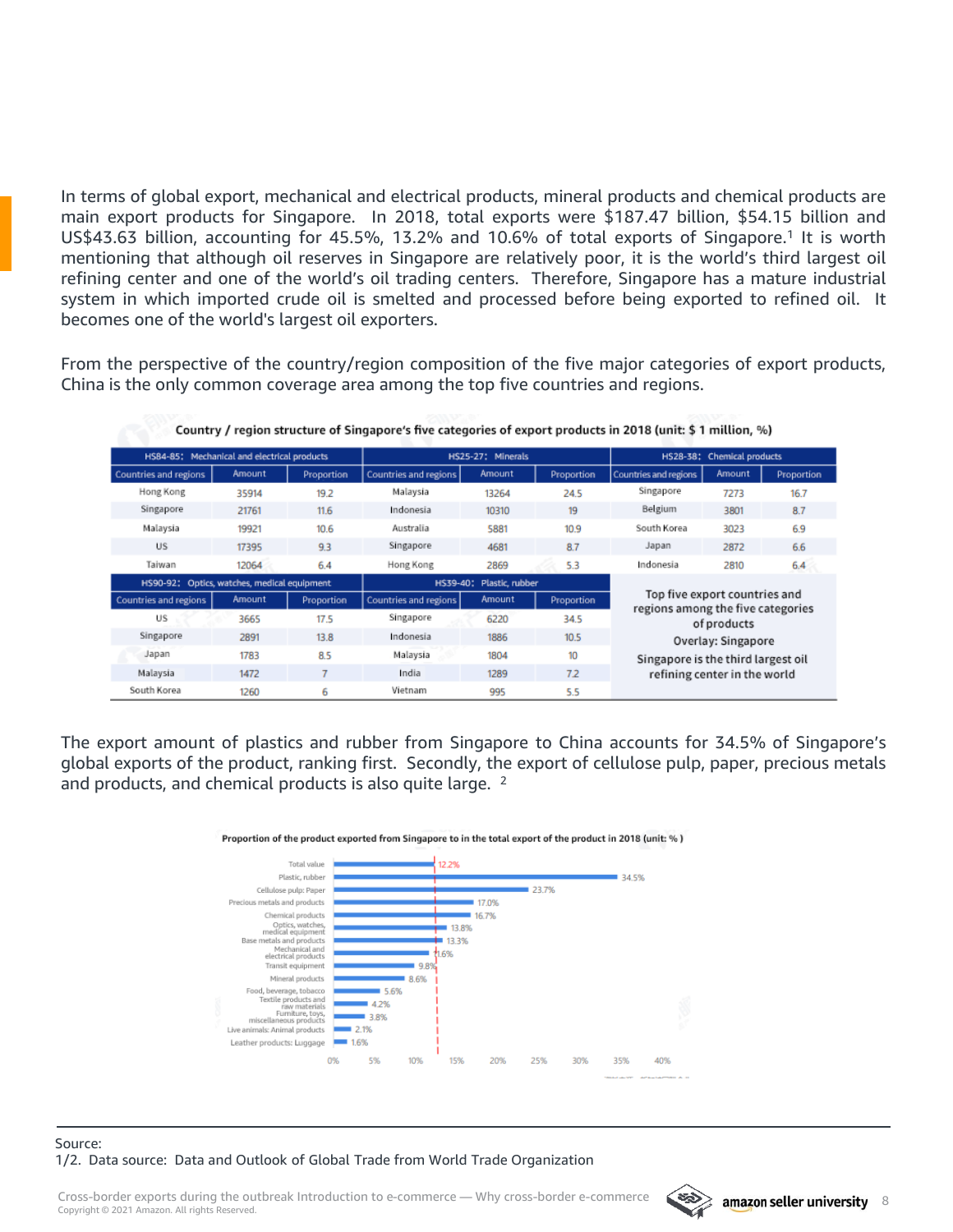# <span id="page-8-0"></span>**Appendix: Explanation of terms in this chapter**

### **Customs Territory:**

Customs territory is a territory in which the Unified Customs Act is enforced. Under normal circumstances, the customs territory and borders are the same. However, the customs territories of some countries and regions are not completely consistent with their borders. For example, some countries have a free port or free zone that is not within the borders of the country and the customs territory is smaller than the border. On the other hand, some countries that have concluded customs union arrangements and their territories are unified. Customs Territory:

### **Tariff:**

Tariffs are taxes levied on importers and exporters by the customs established by the government when imported and exported commodities pass through a country's customs territory.

### **Customs clearance:**

Customs clearance refers to the procedures for declaring imported and exported goods to the customs before shipment.

#### **Value Added Tax (VAT):**

VAT is the abbreviation of Value Added Tax. It is an after-sales value added tax that is commonly used in EU countries, that is, the profit tax on the selling price of goods. For example, when goods enter the United Kingdom (according to EU laws), an import tax is paid for the good. When the goods are sold, the merchant can refund the import value added tax (IMPORT VAT) and then pay the corresponding sales tax (SALES VAT) based on the selling price.

#### **ASIN (Amazon Product Number):**

ASIN (Amazon Standard Identification Number) is a unique number compiled for Amazon's own products that is automatically generated by the Amazon system and does not need to be added by the seller. If it is a book, the ASIN code is equivalent to the universal ISBN number. The ASIN is usually located in "Product Details" or below "Product Information".